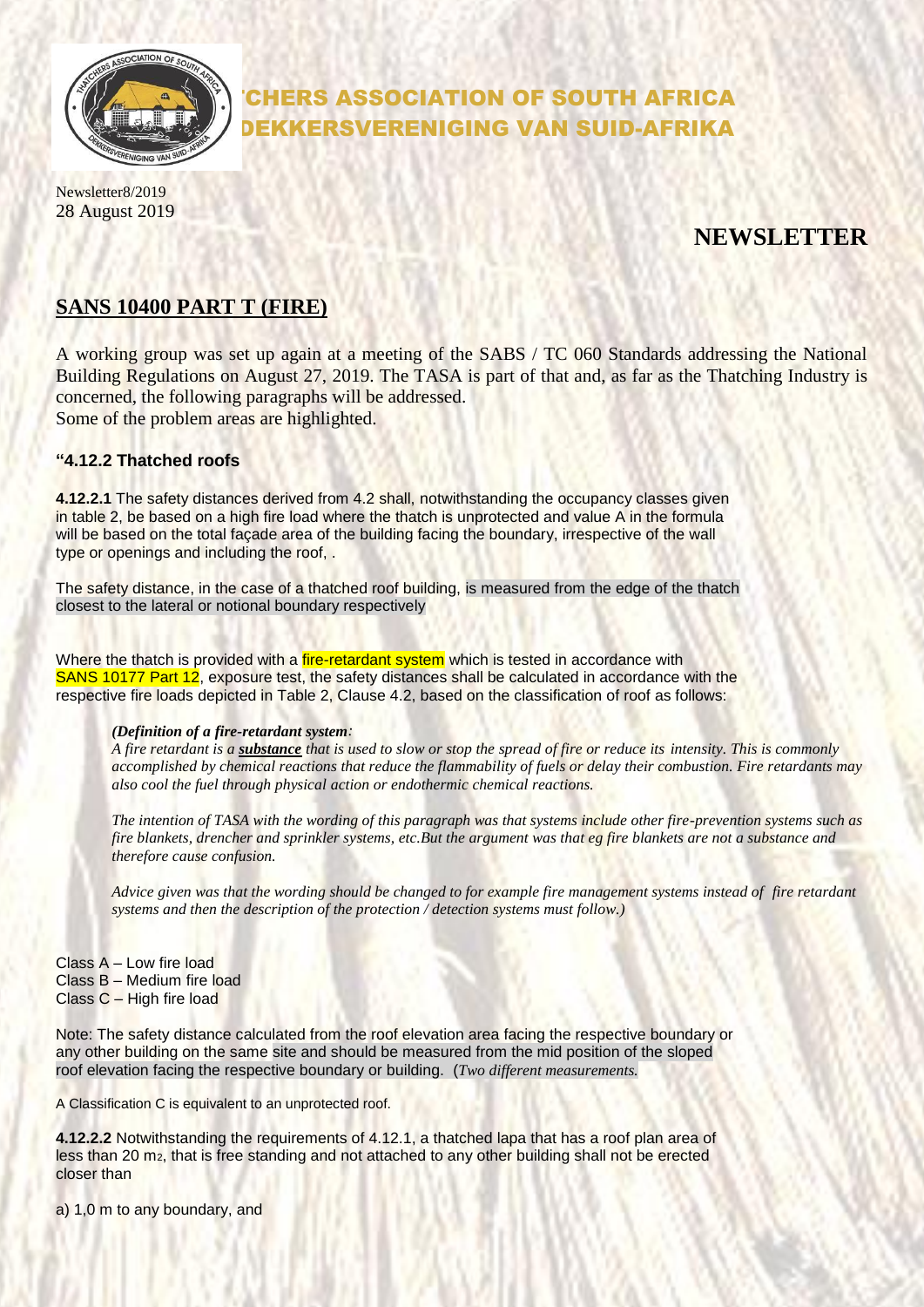b) the safety distance from any building derived from 4.2, unless a free-standing masonry or concrete wall that has a height greater then 0,3 m above the bottom line of the lapa roof and which extends at least 1,0 m on either side of the lapa is erected.

**4.12.2.3** Buildings and lapas with a thatched roof plan area greater than 300 m<sup>2</sup> or which are closer than the greater of 4,5 m to any boundary and the safety distances from an existing building derived from 4.2, subject to 4.12.2.1, shall be provided with additional fire protection systems that are acceptable in relation to the actual roofing system that is to be used,

**4.12.2.5** Buildings and lapas with thatched roofs in areas with a lightning flash density greater than 7 (see SANS 10313) shall be provided with a lightning protection system designed and installed by competent persons in accordance with the relevant requirements of SANS 10313 and SANS-62305-3.

**4.12.2.6** Buildings and lapas in which wire or metal rods( conductive sways) are used in the fixing of the thatch layer shall, in areas with a lightning flash density greater than 3 (see SANS 10313), be provided with a lightning protection system, designed and installed by competent persons in accordance with the relevant requirements of SANS 10313 and SANS 62305-3.

**4.12.2.7** A fire protection system applied to a thatch roof shall be maintained as specified by the manufacturer of such systems.

#### **4.12.3 Fire stability of roof assembly or components**

**4.12.3.1** The roof assembly shall be considered to be a single building component that may consist of a ceiling, thermal insulation, structural components and covering.

**4.12.3.2** Where no ceilings are provided, or the roof assembly does not act as a single component, the fire stability of the individual components needs to be checked in accordance with 4.7.

Note A non- combustible ceiling acts as a thermal barrier and prevents flame spread. The use of a fire rated ceiling will increase the stability period.

**4.12.3.3** The roof assembly which is located in an occupancy given in column 1 of table 5 shall, when tested in accordance with SANS 10177-2, comply with the requirements for stability for a period given in columns 3 to 7 of table 5 for the corresponding number of stories

#### **4.13 Ceilings**

**4.13.1** In any building that is not a building classified as E4, H3, H4 and H5, combustible material shall not be used for any ceiling or suspended ceiling, or as a component thereof, except as provided for in the following:

a) a ceiling material, tested in accordance with SANS 10177-5 and found to be combustible, shall be acceptable if it is used in terms of its classification in accordance with SANS 428; and

b) air supply grilles or return-air intake grilles of combustible material, where the sum of the area of all such grilles form not more than 5 % of the total area of such ceiling and the overall area of any individual grille is not more than 0,09 m<sub>2</sub>, shall be permitted.

#### 4.13.2 Where a space is formed between a ceiling and a roof covering or structure see **4.12.1.6**.

**4.12.1.6** Where roof space is formed between any ceiling and any roof covering, such space shall be divided by means of non-combustible fire stops with a stability and integrity rating of at least 20 min into areas of not more than 500 m2.

The distance between such fire stops shall be not more than 30 m, provided that this requirement shall not apply where such roof space and the room below are protected by a fixed automatic firefighting system and smoke control system in accordance with 4.42.

If any combustible materials are installed in such roof space, such as combustible insulation, then the area for non-combustible fire stops shall be not more than 250 m<sub>2</sub> and the distance between such fire stops shall not be more than 20 m.

Any such roof space used as an air-conditioning or artificial ventilation system plenum shall comply